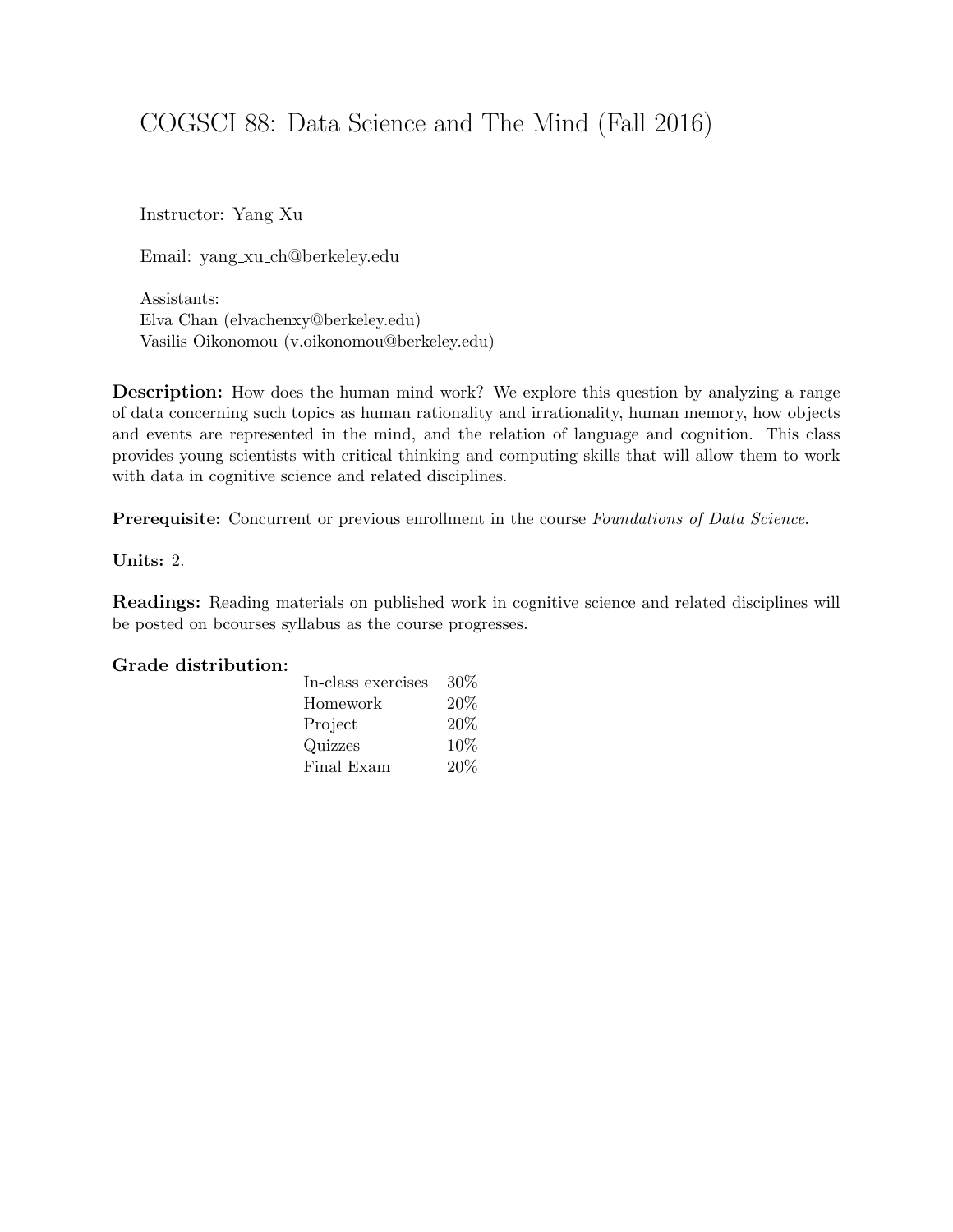# Letter grade distribution:

| >96.90             | $A+$   77.00 - 79.90 C+                   |    |
|--------------------|-------------------------------------------|----|
| $93.00 - 96.90$ A  | 73.00 - 76.90 $\,$ C                      |    |
|                    | $90.00 - 92.90$ A- 70.00 - 72.90 C-       |    |
| $87.00 - 89.90$ B+ | $  67.00 - 69.90 \text{ D+}$              |    |
| $83.00 - 86.90$ B  | 63.00 - 66.90 $\,$ D                      |    |
|                    | 80.00 - 82.90 B- $\vert$ 60.00 - 62.90 D- |    |
|                    | $< \!\! 60.00$                            | F. |

# Policies:

- Homework
	- Collaborations should be explictly acknolwedged.
	- Exploitation in any collaborative work is prohibited.
	- Plagiarism in any form is prohibited.
	- Assignment beyond due hour will receive a deduction of 1 point per delayed hour.

### • Exercises

- Students are expected to work in pairs or independently as instructed for each exercise.
- Students are responsible for all missed assignments or other forms of work.
- Exercises are always due at the end of sessions (unless otherwise stated).
- Exercises beyond due hour will receive a deduction of 1 point per delayed hour.
- No makeup of exercises is allowed without the instructor's consent a priori.

### • Project

- Students may choose to work in pairs or indepenedently in a project.
- Each student is expected to write code and analyze data.
- External sources of code or data should be referenced in full in the project report.
- Project reports beyond due hour will receive a deduction of 1 point per delayed hour.
- Each student is expected to present in the data blitz session.

#### • Exam

– Exams are closed book and closed notes.

#### • Attendance

- Attendance to each session is expected.
- Temporary absence with the instructor's consent will not incur deduction of credits.